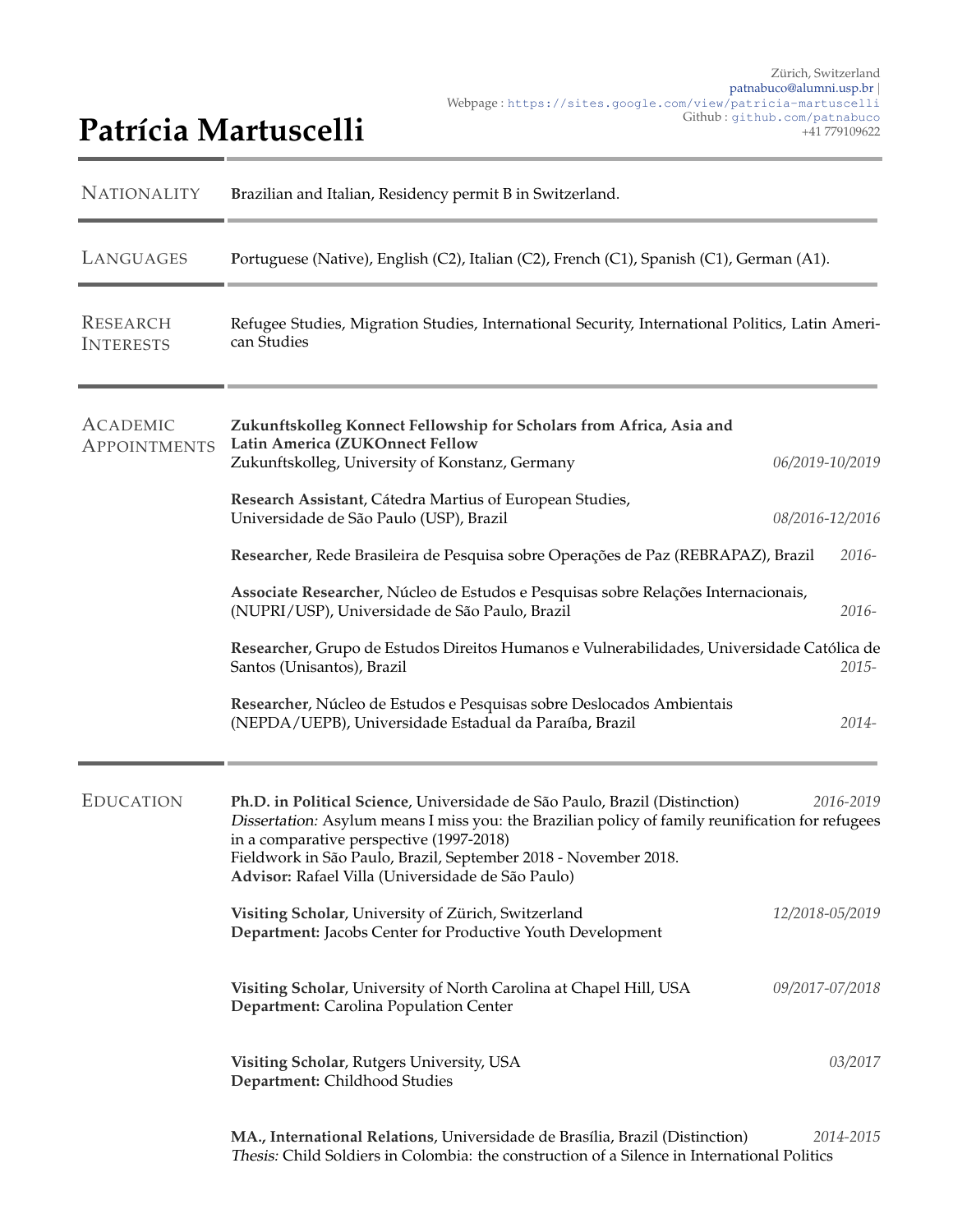|                                  | Fieldwork in Colombia in July 2014.<br>Advisor: Luiz Daniel Jatobá França (Universidade de Brasília)                                                                                                                                               |
|----------------------------------|----------------------------------------------------------------------------------------------------------------------------------------------------------------------------------------------------------------------------------------------------|
|                                  | BA., International Relations, Universidade de Brasília, Brazil<br>2010-2013                                                                                                                                                                        |
| WORKING<br><b>PAPERS</b>         | Martuscelli, P. N. Fighting for Family Reunification: the Congolese experience in São Paulo,<br>Brazil (Under Review).                                                                                                                             |
|                                  | Martuscelli, P. N. How are forcibly displaced people affected by the COVID-19 pandemic? Evi-<br>dence from Brazil. (Under Review).                                                                                                                 |
|                                  | Martuscelli, P. N. The role of diplomats in Refugee Status Determination procedures: reflections<br>from archival research in Brazil.                                                                                                              |
|                                  | Martuscelli, P. N. and Liliana Jubilut. Brazil's Policies towards Refugees: an example of Huma-<br>nitarianism?                                                                                                                                    |
|                                  | Martuscelli, P. N. Controlling the family: the impact of Brazilian consular authorities on family<br>reunification of refugees.                                                                                                                    |
|                                  | Martuscelli, P. N. Conducting Ethical Research with refugees in the Global South: experiences<br>from Brazil.                                                                                                                                      |
|                                  | Martuscelli, P. N. Determinants of Local Migration Policies: Evidence from Brazil.                                                                                                                                                                 |
| <b>REFEREED</b><br>JOURNAL       | Martuscelli, P. N. and Leonardo Bandarra 2020. Triply Silenced Agents: Cognitive Structures<br>and Girl Soldiers in Colombia. Critical Studies on Security (Review and Resubmit).                                                                  |
| <b>PUBLICATIONS</b><br>(ENGLISH) | Martuscelli, P. N. 2020. Do immigrants disrupt the international order?. Remhu (Forthcoming)                                                                                                                                                       |
|                                  | Martuscelli, P. N. 2020. How are refugees affected by Brazilian responses to COVID-19? Revista<br>de Administração Pública (Online first).                                                                                                         |
|                                  | Martuscelli, P. N., Jatobá, D. 2018. Brazil as a leader in the Latin American Refugees' Regime.<br>The Journal of International Relations, Peace Studies, and Development, v. 4, n. 1, p. 1-27.                                                    |
|                                  | Martuscelli, P. N., Villa R. 2018. Child soldiers as peace-builders in Colombian peace talks<br>between the government and the FARC-EP. Conflict, Security and Development, v. 18, n. 5, p.<br>387-408                                             |
|                                  | Martuscelli, P. N., Rinaldi, A. 2017. Preventing Protectors To Become Predators: Can The United<br>Nations Stop Sexual Abuse And Exploitation By UN Peacekeepers?. Monções: Revista De Relações<br>Internacionais Da UFGD, v. 6, p. 215-249, 2017. |
|                                  | Martuscelli, P. N.; Rinaldi, A. 2016. The BRICS On Climate Change Global Governance. Meri-<br>diano 47 (Unb), v. 17, p. 1-10, 2016.                                                                                                                |
| <b>REFEREED</b>                  | Martuscelli, P. N. 2020. Como refugiados respondem ao COVID-19 no Brasil? (How do refu-                                                                                                                                                            |

JOURNAL **PUBLICATIONS** (OTHER LANGUAGES)

gees respond to covid-19 in Brazil?) *Caderno de Debates "Ref ´ugio, Migra¸c˜oes e Cidadania".* (Forthcoming)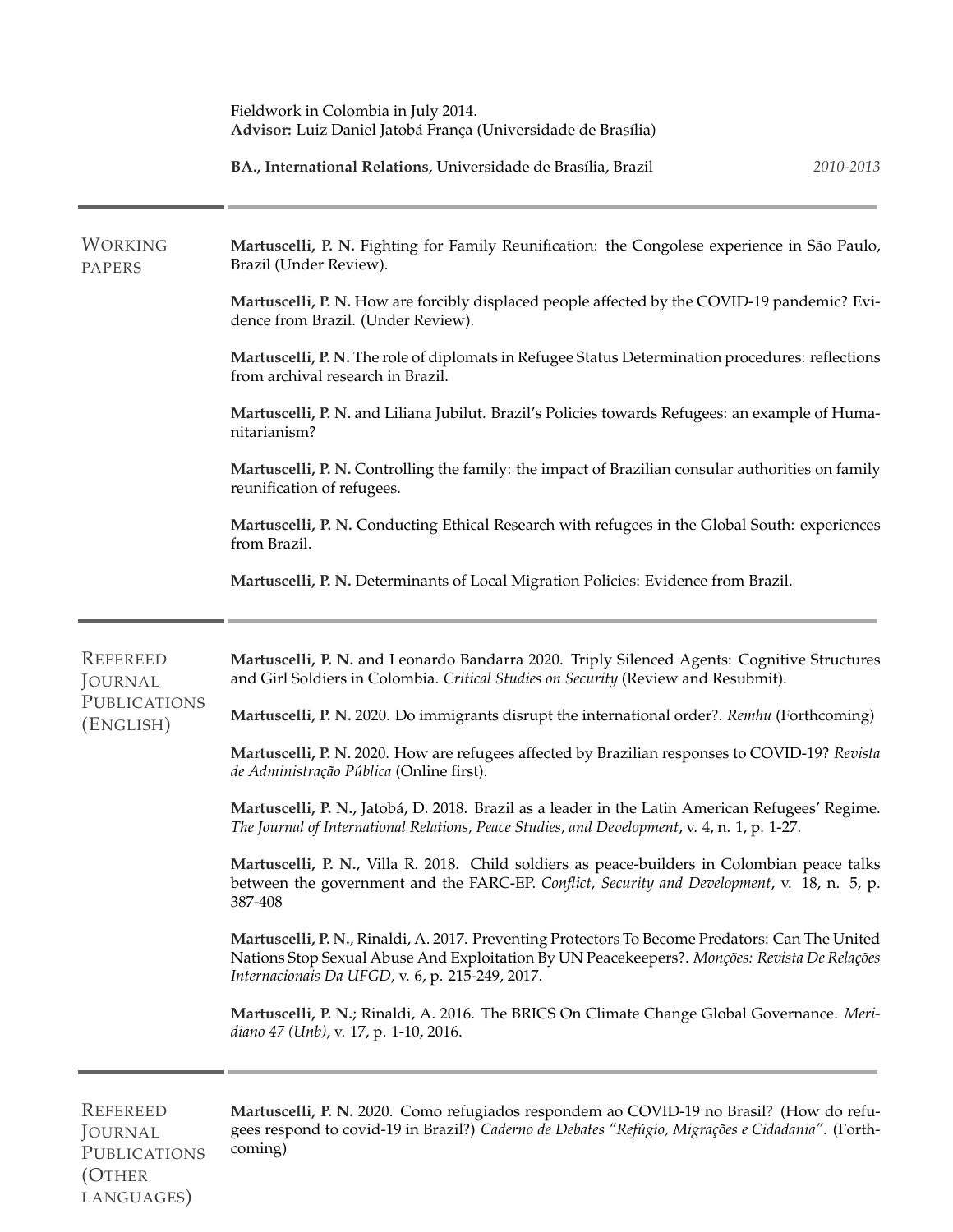Martuscelli, P. N. and Karla Ribeiro. 2019. Editorial Operações de Paz e os Dilemas Atuais. Organização do Dossiê: Operações de Paz e os Dilemas Atuais. (Editorial and Organization of the Special Dossier: Peacekeeping Operations and Current Dilemmas. *Revista de Estudos Internacionais*, v. 10, n.3, p. 1-7.

Martuscelli, P. N. 2019. Onde estão as meninas soldados? Gênero e conflito armado na Colômbia (Where are the Girl Soldiers? Gender and Armed Conflict in Colombia). *Cadernos PAGU*, n. 55, e195519.

Martuscelli, P. N.. 2017. O Significado de Proteção da Criança Nas Operações de Paz das Nações Unidas: uma visão geral (The Meaning of Child Protection in UN Peacekeeping Operations: a general overview). *Rela¸c˜oes Internacionais no Mundo Atual*, v. 1, n. 23, p. 1-30, 2017.

**Martuscelli, P. N., Bandarra, L. 2017. A Institucionalização da Política Internacional Nuclear:** entre a Não Proliferação de Armas e a Prevenção contra Acidentes (The Institutionalization of International Nuclear Politics: between the Non-proliferation of Weapons and the Prevention against Accidents). *Brazilian Journal of International Relations*, v. 6, n. 3, p. 543-572, 2017.

**Martuscelli, P. N., Santos, I. D. C. 2017. Proteção internacional e meninas refugiadas: onde elas** estão?. (International Protection and refugee girls: Where are they?). *Travessia (São Paulo)*, v. 80, p. 41-60, 2017.

Martuscelli, P. N.. 2017. Crianças desacompanhadas na América Latina: reflexões iniciais sobre a situação na América Central. (Unaccompanied Children in Latin America: initial reflections on the situation in Central America). *Revista Interdisciplinar de Direitos Humanos*, v. 5, n. 1, p. 77-96, 2017.

**Martuscelli, P. N.. 2016. A Política Externa Colombiana Para O Conflito Armado: Algumas** Aproximações Sobre Seu Impacto Na Relação Brasil - Colômbia. (The Colombian Foreign Policy to the armed conflict: Some reflections on its impact in the Brazil-Colombia relationship). *Intellector (Cenegri. Online)*, v. 12, p. 1-17, 2016.

**Martuscelli, P.N.** 2016. Rumo A Securitização Das Migrações Nas Américas? Perspectivas Da America Latina E Do Sul. (Towards the Securitization of Migration in Americas? Perspectives ´ of Latin and South America). *Revista Da Escola De Guerra Naval*, v. 22, p. 115-142, 2016.

**Martuscelli, P. N.**; Ruano, E. 2016. Vivencias Discriminatorias Según Colombianas Y Paraguayas Radicadas En Ecuador Y Brasil. (Discriminatory lives according to Colombian and Paraguayan women living in Ecuador and Brazil). *Travessia (Sao Paulo)*, v. Xxix, p. 79-100, 2016.

**Martuscelli, P.N.**; Novaes, D. T. P. 2016. Perfil Dos Haitianos Acolhidos Na Missao Paz De ˜ Janeiro A Julho De 2015. (Profile of the Haitians received in Missão Paz from January 2015 to July 2015). *Travessia (Sao Paulo)*, v. 77, p. 97-114, 2016.

**Martuscelli, P.N.** 2015. I Rifugiati In Italia E In Brasile: Sfide E Buone Prassi. (The refugees in Italy and Brazil: Challenges and Best practices).*Studi Emigrazione*, v. 198, p. 1-15, 2015.

**Martuscelli, P.N.** 2015. De Chernobyl A Fukushima: Os Impactos Dos Danos Ambientais Nos Direitos Das Crianças. (From Chernobyl to Fukushima: the Impacts of the Environmental damages on Children). *Estudos Internacionais*, v. 3, p. 225-246, 2015.

Martuscelli, P.N. 2015. A Construção Da Solidariedade Nas Relações Internacionais: Uma Análise Do Regime De Proteção Aos Refugiados Na América Latina. (The Construction of Solidarity in International Relations: An analysis of the Protection Regime to Refugees in Latin America). *Revista De Estudos Internacionais*, v. 6, p. 83-99, 2015.

Martuscelli, P. N. 2014. O Invisível Caso Do Uso De Crianças Soldado Na Colômbia: Implicações Nas Relações Internacionais (The Invisible Case of Child Soldiers Use in Colombia: implications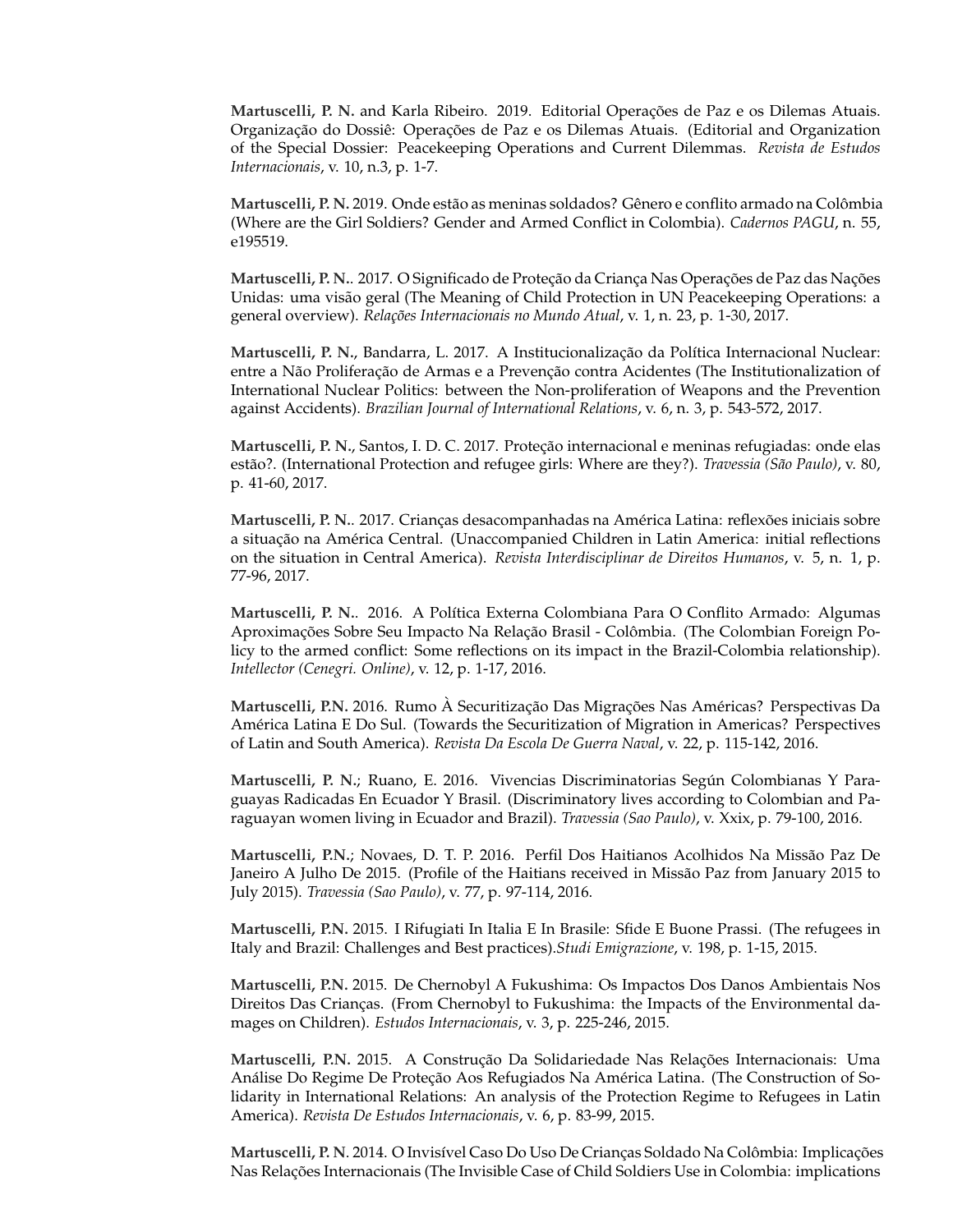for the Study of International Relations). *Revista Eletrˆonica De Direito Internacional*, v. 14, 2014.

Martuscelli, P. N. 2014. A Proteção Brasileira Para Crianças Refugiadas E Suas Consequências. (The Brazilian Protection to Refugee Children and its consequences). *Remhu (Bras´ılia)*, v. 22, p. 281-285, 2014.

Martuscelli, P. N. 2013. O lugar das Crianças nas Relações Internacionais: considerações sobre novos atores e a difusão de poder. (Children's place in International Relations: reflections on new actors and power diffusion). *Revista de Estudos Internacionais (REI)*, v. 4, (1) p. 100-117, 2013.

BOOK CHAPTERS Martuscelli, P.N. 2021. "Where my heart is": family separation experiences of refugees in São (ENGLISH) Paulo. In: Separated Families – Forced Migration, Everyday Insecurities and Transnational Tactics (forthcoming).

> **Martuscelli, P.N.** 2021. How do children and youth participate in Transitional Justice Mechanisms in Post-Accord Colombia? In: Helen Berents, Catherine Bolten, Siobhan McEvoy-Levy. Building Sustainable Peace with and for Young People: Examining Evidence, Trends, and Challenges. (forthcoming).

> **Martuscelli, P.N.** 2021.Family reunification and childhoods: is Brazil guaranteeing the best interest of refugee children? In: Children on the Borders in Latin America: an intersectional approach to Latin American migrant childhoods. (forthcoming).

> **Martuscelli, P.N.** 2020. The League of Nations. In: Daniel Cook (ed.) The SAGE Encyclopedia of Children and Childhood Studies. SAGE Publications Limited.

> **Martuscelli, P. N.** 2017. The Advisory Opinion n. 21: Migrant Children's rights from a global south perspective. In: Vivianne Wanderley Araújo Tenório; Wanda Helena Mendes Muniz Falcão (Org.). *Crianças, infância e conflitos armados: Análises das conjunturas global e regionais.* 1ed. Erechim: Deviant, 2017, p. 243-260.

> **Martuscelli, P. N**.; Martins, A. C.; Carvalho, D. D.; Sidney, G. M. 2014. Vulnerability and Health: A gender perspective on access to healthcare. In: Pedro Henrique L. do Nascimento; Pedro Henrique Dias Alves Bernardes; Rodrigo Guerra Bergmann. (Org.). *Unchaining Nations, Freeing People:* Development Challenges of the Contemporary World. 1ed. Brasília: UnB, 2014, p. 236-281.

BOOK CHAPTERS Martuscelli, P.N. 2020. A Reunião Familiar de Imigrantes à Luz da Lei 13.445/2017. (forthco-(OTHER ming).

LANGUAGES)

**Martuscelli, P.N.** and Liliana Jubilut 2019. Os Conceitos de Humanitarismo e Vulnerabilidades: delimitação, uso político, sinergias, complementaridades e divergências. (The Concepts of Humanitarianism and vulnerabilities¿ delimitation, political use, synergies, complementarities and divergencies. In: Liliana Lyra Jubilut, Rachel de Oliveira Lopes, Gabriela Soldano Garcez, Ananda Pórpora Fernandes (org.). *Direitos Humanos e vulnerabilidade e o direito humanitário* 1ed. Boa Vista: Editora da UFRR. p. 847-887.

**Martuscelli, P.N.** 2018. O Direito à Reunião Familiar no Contexto da Migração Forçada: Uma Análise da Declaração Universal dos Direitos Humanos. (The Right to Family Reunification in the Context of Forced Migration: An Analysis of the Universal Declaration of Human Rights). In: Liliana Lyra Jubilut; Rachel de Oliveira Lopes. (Org.). *Direitos Humanos e Vulnerabilidade e a Declara¸c˜ao Universal dos Direitos Humanos* 1ed. Santos: Leopoldium, 2018, p. 219-234.

**Martuscelli, P.N.** 2018. Infância Como Categoria de Perseguição? Crianças Refugiadas e Proteção Internacional (Childhood as a category for Protection?: Refugee Children and International Pro-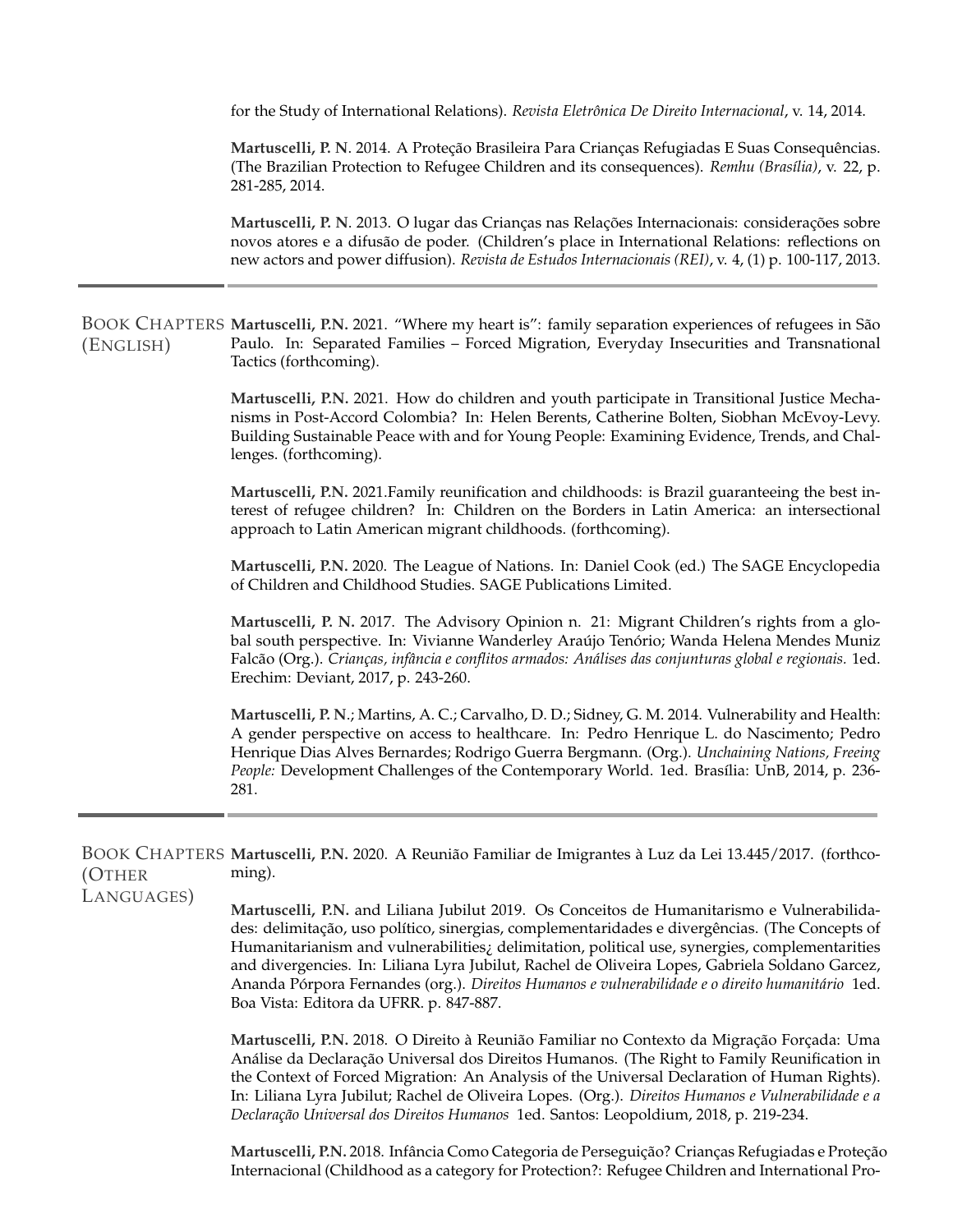|                                  | tection). In: Liliana Lyra Jubilut; Fernanda de Magalhães Dias Frinhani; Rachel de Oliveira Lo-<br>pes. (Org.). Migrantes Forçad@s: conceitos e contextos. 1ed. Boa Vista: Editora da Universidade<br>Federal de Roraima, 2018, p. 196-223.                                                                                                                  |           |
|----------------------------------|--------------------------------------------------------------------------------------------------------------------------------------------------------------------------------------------------------------------------------------------------------------------------------------------------------------------------------------------------------------|-----------|
|                                  | Martuscelli, P.N. 2017. Há Política Públicas para Crianças Refugiadas no Brasil? (Are there<br>public policies for refugee children in Brazil?). In: Liliana Lyra Jubilut; Fernanda de Magalhães<br>Dias Frinhani; Rachel de Oliveira Lopes. (Org.). Direitos humanos e vulnerabilidade em políticas<br>públicas. 1ed. Santos: Leopoldium, 2017, p. 243-260. |           |
|                                  | Martuscelli, P. N. 2015. O paradoxo da globalização e a migração infantil: algumas reflexões.<br>(The Migration Paradox and Child MIgration: some reflections). In: Ana Maria Nogales Vas-<br>concelos; Tuíla Botega. (Org.). Política migratória e o paradoxo da globalização. 1ed. Porto Alegre:<br>EDIPUCRS, 2015, p. 151-168                             |           |
| HONORS AND<br><b>AWARDS</b>      | Expert of Latin America in the UNHCR roundtable on the Right to Family Life and Family Unity<br>in the Context of Family Reunification, organized by the UNHCR in Brussels.                                                                                                                                                                                  | 2017      |
|                                  | Paper of Excellence - Seminário Migrações Internacionais, Refúgio e Políticas<br>Institution: NEPO/UNICAMP, São Paulo, Brazil<br>Tittle: Family Reunification as an Alternative to Protection: challenges and advances in the<br>Brazilian reality.                                                                                                          | 2016      |
|                                  | Best M.A. Thesis - II National Award of best M.A. thesis and Ph.D. Dissertation of the Cátedra<br>Sérgio Vieira de Mello<br>Institution: United Nations High Commissioner for Refugees (UNHCR) and CVM/UFABC.<br>Tittle: Child Soldiers in Colombia: the Construction of a Silence in International Politics.                                                | 2016      |
| <b>GRANTS AND</b><br>FELLOWSHIPS | International Studies Association, Travel Grant to the ISA 2020 Annual Convention<br>(cancelled due to covid-19 pandemic)                                                                                                                                                                                                                                    | 2020      |
|                                  | DAAD - ZUKOnnect Fellowship, Zukunftskolleg, University of Konstanz                                                                                                                                                                                                                                                                                          | 2019      |
|                                  | Coordenação de Aperfeiçoamento de Pessoal de Nível Superior (CAPES)<br>National Ph.D. Fellowship                                                                                                                                                                                                                                                             | 2016-2020 |
|                                  | Coordenação de Aperfeiçoamento de Pessoal de Nível Superior (CAPES)<br>National Masters Fellowship                                                                                                                                                                                                                                                           | 2014-2015 |
|                                  | Brazilian Federal Government National Fellowship - Ministry of Education<br>Program of Tutorial Education in International Relations (PET-REL/UnB)                                                                                                                                                                                                           | 2011-2012 |
| <b>WORK</b><br><b>EXPERIENCE</b> | Consultant, IPC-IG and UNICEF Latin America, Brazil<br>Project: Niños en movimiento: dimensión y respuesta pública desde la protección social                                                                                                                                                                                                                | 2019      |
|                                  | Volunteer Researcher, Center for Migration Studies - CEM/Missão Paz, Brazil                                                                                                                                                                                                                                                                                  | 2015-2017 |
|                                  | Protection Assistant, Cáritas Arquidiocesana de São Paulo, Brazil                                                                                                                                                                                                                                                                                            | 2015-2016 |
|                                  | Volunteer Researcher, Centro de Direito International (CEDIN), Brazil                                                                                                                                                                                                                                                                                        | 2015-2016 |
|                                  | Researcher, Scalabrinian Center of Migration Studies (CSEM), Brazil                                                                                                                                                                                                                                                                                          | 2013-2014 |
|                                  | Economic Assistant - Internship, Taipei's Economic and Cultural Office in Brazil,<br>Economic Division, Brazil                                                                                                                                                                                                                                               | 2013-2014 |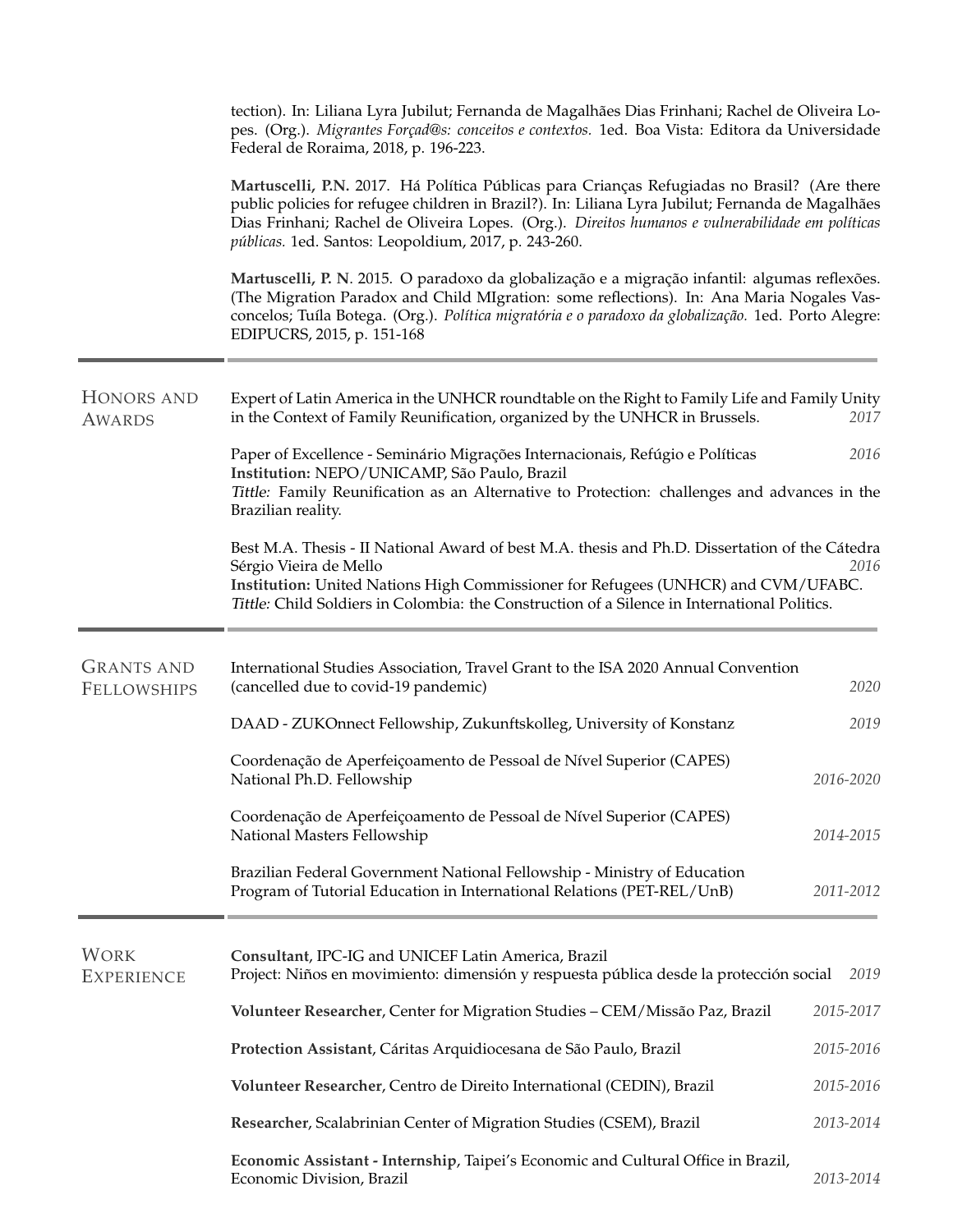| <b>TEACHING</b><br><b>EXPERIENCE</b>              | Lecturer of International Relations, Extension Course "Direitos humanos: migração e educação<br>em tempos de Covid-19" with Prof. Rafael Duarte Villa, Prof. Camila Braga and Prof. Margarita<br>Gomez (online course)<br>2020<br>Department: NUPRI<br>Institution: Universidade de São Paulo, Brazil |
|---------------------------------------------------|-------------------------------------------------------------------------------------------------------------------------------------------------------------------------------------------------------------------------------------------------------------------------------------------------------|
|                                                   | Lecturer of International Relations, Theory of International Relations;<br>2017<br>Brazilian Diplomacy and Careers in International Relations.<br>Department: of Administration and International Relations<br>Institution: Universidade de Mogi das Cruzes, Brazil                                   |
|                                                   | 2017<br>Teaching Assistant, Studies in International Security<br>Department: Political Science Department - Instructor: Rafael Villa<br>Institution: Universidade de São Paulo, Brazil                                                                                                                |
|                                                   | 2014<br>Teaching Assistant, Law in International Relations<br>Department: Institute of International Relations - Instructor: Luiz Daniel Jatobá França<br>Institution: Universidade de Brasília, Brazil                                                                                               |
| <b>GUEST</b><br><b>LECTURES</b>                   | 2020. Refugee Children in International Relations: challenges and possibilities. Curso de pós-<br>graduação em Relações Internacionais Contemporâneas, Universidade do Vale de Itajaí/Univali,<br>Brazil (Online Lecture) (July)                                                                      |
|                                                   | 2020. Migration, Borders and Biopolitics. Segurança e Relações Internacionais (BA in Internati-<br>onal Relations), PUC-RIo Brazil (Online Lecture) (June)                                                                                                                                            |
|                                                   | 2020. Refugee Children and Families. Curso de Pós- Graduação em Crianças, Adolescentes e<br>Famílias, IERBB MPRJ/Instituto de Educação Roberto Bernardes Barroso do Ministério Público<br>do Estado do Rio de Janeiro (Online Lecture) Brazil (April)                                                 |
|                                                   | 2020. Refugee Children in International Relations. Semana de Estudos Aplicados, Faculdade<br>Belas Artes, São Paulo (Online Lecture) (April)                                                                                                                                                          |
|                                                   | 2018. Crianças Imigrantes e Refugiadas. (Immigrant and Refugee Children). Universidade<br>Federal do Rio de Janeiro, Rio de Janeiro, Brazil (October)                                                                                                                                                 |
| <b>COMPUTER</b><br><b>SKILLS</b>                  | Experience in R, Atlas.ti, Stata.                                                                                                                                                                                                                                                                     |
| <b>RESEARCH</b><br><b>METHODOLOGY</b><br>Training | Zurich Summer School for Women in Political Methodology.<br>2019<br>Institution: Department of Political Science (IPZ) of the University of Zurich (UZH), Switzer-<br>land.                                                                                                                           |
|                                                   | HBEH 754 Advanced Qualitative Research Methods: Analysis and Writing.<br>2017<br>Institution: Department of Health Behavior, University of North Carolina, Chapel Hill, USA.                                                                                                                          |
|                                                   | Text analysis and content analysis with the use of software: Atlas.ti<br>2017                                                                                                                                                                                                                         |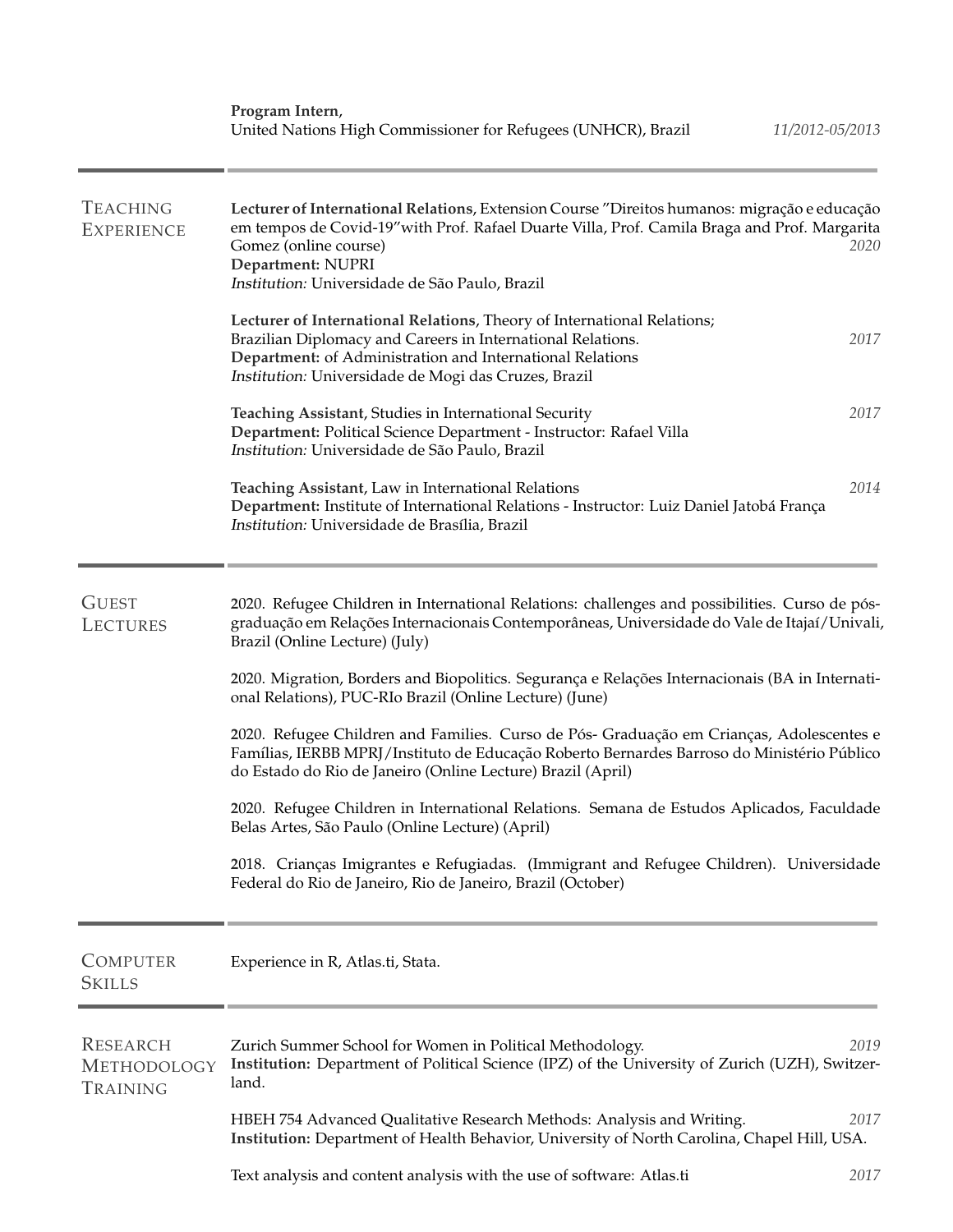|                     | Institution: Associação Brasileira de Relações Internacionais, Belo Horizonte, Brazil.                                                                                                                                                                                                    |      |
|---------------------|-------------------------------------------------------------------------------------------------------------------------------------------------------------------------------------------------------------------------------------------------------------------------------------------|------|
|                     | Quantitative Methods and Techniques in Political Science.<br>Institution: Department of Political Science, Universidade de São Paulo, São Paulo, Brazil.                                                                                                                                  | 2017 |
|                     | Advanced Issues in Set-Theoretic Methods and Qualitative Comparative Analysis.<br>Institution: International Political Science Association (IPSA), São Paulo, Brazil.                                                                                                                     | 2017 |
|                     | Workshop on Discourse Analysis. (Duration 12h).<br>Institution: Institute of International Relations, Universidade de São Paulo, São Paulo, Brazil.                                                                                                                                       | 2016 |
|                     | Game Theory.<br>Institution: Department of Political Science, Universidade de São Paulo, São Paulo, Brazil.                                                                                                                                                                               | 2016 |
|                     | Historiography of International Relations<br>Institution: Institute of International Relations, Universidade de Brasília, Brasília, Brazil.                                                                                                                                               | 2014 |
|                     | Research Methodology in International Relations - International and Comparative Politics 2014<br>Institution: Institute of International Relations, Universidade de Brasília, Brasília, Brazil.                                                                                           |      |
|                     | Research Methods and Techniques in International Relations.<br>Institution: Institute of International Relations, Universidade de Brasília, Brasília, Brazil.                                                                                                                             | 2012 |
|                     | Comparative Politics.<br>Institution: Institute of International Relations, Universidade de Brasília, Brasília, Brazil.                                                                                                                                                                   | 2012 |
|                     | Statistics applied to Social Sciences.<br>Institution: Department of Statistics, Universidade de Brasília, Brasília, Brazil.                                                                                                                                                              | 2010 |
| <b>AND TRAINING</b> | <b>OTHER COURSES Protection of Civilians.</b><br>Institution: Centro Conjunto de Operações de Paz do Brasil (CCOPAB), Brazil.                                                                                                                                                             | 2016 |
|                     | Extension Course on Social Projects.<br>Institution: Universidade Federal de São Paulo (UNIFESP), Brazil.                                                                                                                                                                                 | 2015 |
|                     | Summer Course: Children and international law of human rights.<br>Institution: International Institute of Human Rights (IIDH), France.                                                                                                                                                    | 2015 |
|                     | "Programma Ponte": 40 days Summer Course on European and Italian Institutions<br>and History<br>Institution: Federazione Cavalieri del Lavoro, Italy.                                                                                                                                     | 2013 |
| <b>TRANSLATIONS</b> | Martuscelli, P.N.; Araújo, V. 2018. Um Guia para Escrever Profissionalmente na Ciência Política.<br>Revista Politica Hoje,v. 27 n. 2, p. 35-49. Author: James A. Stimson, Original tittle: Professional<br>Writing in Political Science: A Highly opinionated Essay                       |      |
|                     | Martuscelli, P.N 2016. Pensando eticamente sobre refugiados: um caso para a transformação<br>da governança global. Revista Travessia, v. 79, p. 09-32. Author: Mervyn Frost, Original tittle:<br>"Thinking ethically about refugees: a case for the transformation of global governance." |      |

**CONFERENCE** PRESENTATIONS family reunification of refugees. 17th IMISCOE Annual Conference - ONLINE (July) **Martuscelli, P. N.** 2020. Controlling the family: the impact of Brazilian consular authorities on

**Martuscelli, P. N.** 2020. The Brazilian bureaucracy and family reunification: 'Here and now'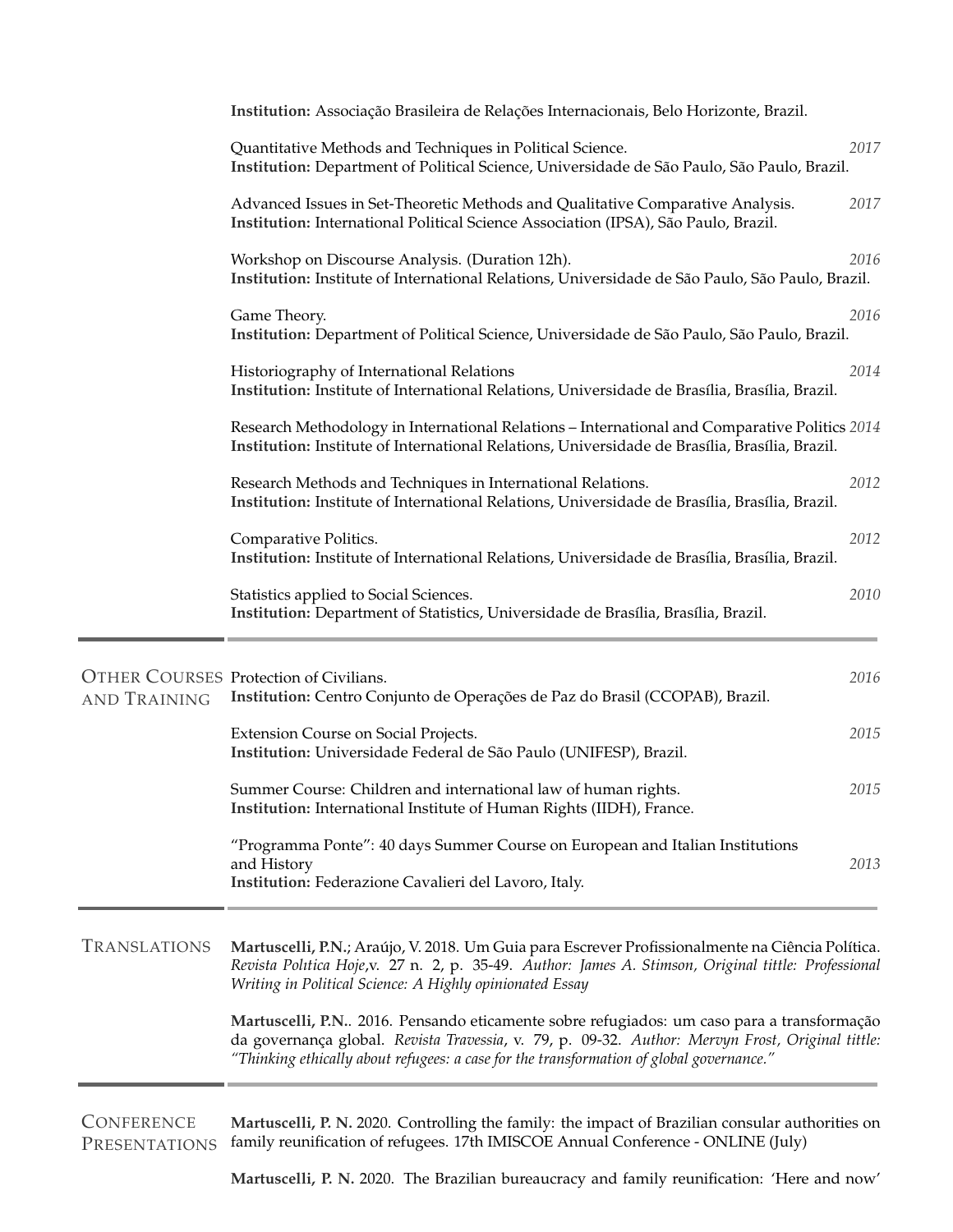experiences of refugees in São Paulo. Oxford Migration Conference 2020, online: https://www.routedmagazine.com/omc2020-4-here-now-spaulo (May)

**Martuscelli, P. N.** 2020. Participant in the ISA Emerging Latin American and Caribbean Scholar Forum. ISA 2020 Annual Convention, Honolulu, USA (March - cancelled due to covid-19 pandemic)

**Martuscelli, P. N.** 2020. Controlling the family: the impact of Brazilian consular authorities on family reunification of refugees. ISA 2020 Annual Convention, Honolulu, USA (March cancelled due to covid-19 pandemic)

**Martuscelli, P. N.** 2019. 'Where the Heart is': Family Reunification Experiences for Refugees in Latin America. Workshop Active Refugee Admission Policies in Europe: Exploring an Emerging Research Field, Amsterdam, the Netherlands (November)

**Martuscelli, P. N.** 2019. Asylum Means "I Miss You": The Family Reunification Experience of Refugees in São Paulo, Brazil.Neuchâtel Graduate Conference 2019 - The Migration and Mobility Studies Conference, Neuchatel, Switzerland (October) ˆ

**Martuscelli, P. N.** 2019. The family Reunification of Refugees in Brazil. 6. ADLAF-Nachwuchstagung, Hamburg, Germany (May)

**Martuscelli, P. N.** 2019. Fighting for Family Reunification: the Congolese experience in São Paulo, Brazil. Refugee Studies Centre Conference 2019 - Democratizing Displacement, Oxford, United Kingdom (March)

**Martuscelli, P. N.** 2018. A reunião familiar de refugiados como um direito humano na América Latina.(The Family Reunification of Refugees as a human right in Latin America). Seminário Sayad 20 anos Depois, São Paulo, Brazil (October)

**Martuscelli, P. N. 2018. A reunião familiar de refugiados como um direito humano na América** Latina.(The Family Reunification of Refugees as a human right in Latin America). IX Encontro das Cátedras Sérgio Vieira de Mello, Curitiba, Brazil (September)

**Martuscelli, P. N.**; Freitas, F. (presenter) 2018. Globalization and Humanitarian Visas: A Brazilian Approach to enhance access to protection. 52th IAPSS World Congress, Paris, France (April)

**Martuscelli, P. N.** 2018. Beyond toy guns: the Recruitment of Child Soldiers in Colombia. 59th International Studies Association Annual Conference 2018, San Francisco (CA), United States of America (April)

**Martuscelli, P. N.** 2018. Children's Place in the Colombian Peace Agreement: between agency and victimhood. 2018 Consortium Conference in Latin American and Caribbean Studies, Durham/Chapel Hill (NC), United States of America (February)

**Martuscelli, P. N.** 2017. Children's Place in Colombia Peace Talks: a new model for peacebuilding? ISSS-ISAC Annual Conference 2017, Washington (DC), United States of America (October)

**Martuscelli, P. N.** (presenter); Bandarra, L. C. L. A. 2017. Where are the Girl Soldiers? Theoretical Silences and Gender in Colombian Armed Conflict. 6<sup>o</sup> Encontro Anual da Associação Brasileira de Relações Internacionais, Belo Horizonte, Brazil (July)

**Martuscelli, P. N.** 2017. The Humanitarian Crisis of the Power: A Comparative Study of Unaccompanied Children Migration to the United States of America. Poster Presented at the 8th IPSA-USP Summer Course Section, Sao Paulo, Brazil (February, poster presentation) ˜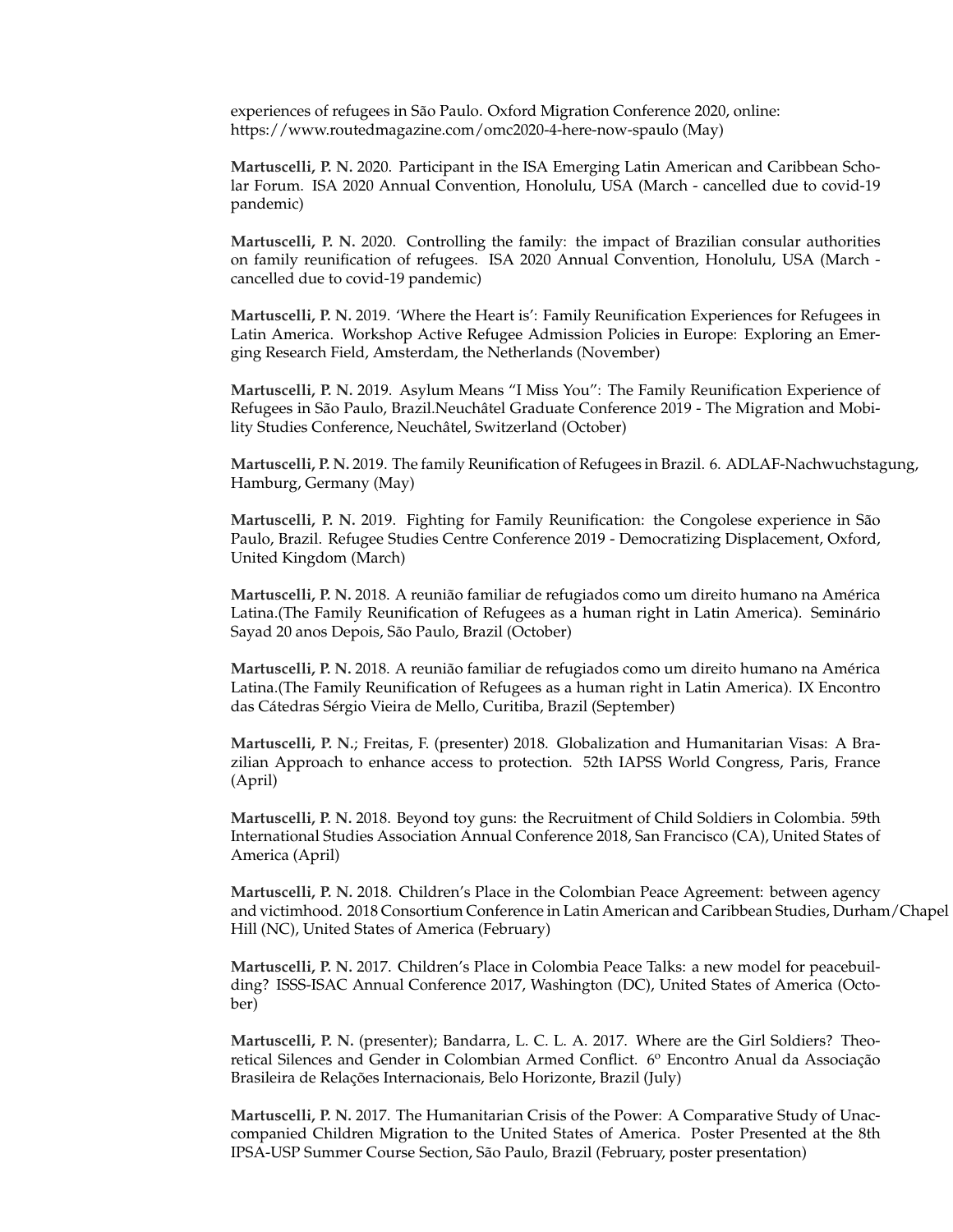**Martuscelli, P. N.** 2016. Reunião Familiar como alternativa de proteção: desafios e avanços na realidade brasileira. (Family Reunification as an alternative to protection: challenges and advances in the Brazilian reality) 2016. Seminário Migrações Internacionais, Refúgio e Políticas, NEPO/UNICAMP, São Paulo, Brazil (April).

**Martuscelli, P. N.; Torre, D. B. 2016. Além da "Crise de refugiados" na Europa: uma análise** do regime europeu para a proteção dos refugiados.(Beyond the "Refugee Crisis" in Europe: an analysis of the European Regime of protection to refugees). VIII Jornadas Europeias, Europa em Tempos de Crise, São Paulo, Brazil (September).

**Martuscelli, P. N.** 2014. The Brazilian Approach to Refugee Children and its humanitarian logic. 2014. 15th IASFM Conference: Forced Migration and Peace, Bogota, Colombia (July). ´

**Martuscelli, P. N.** 2014. The Colombian Situation, Child Forced Migration, and The Brazilian Resettlement Program. 2014. 15th IASFM Conference: Forced Migration and Peace, Bogota,´ Colombia (July).

**Martuscelli, P. N.**; Jatobá, L. D. (presenter) 2014. Quando o Brasil é líder regional e a sociedade civil participa das decisões públicas: um estudo de caso do regime latino-americano de proteção aos refugiados no contexto da Conferência Cartagena +30. (When Brazil is a regional leader and the civil society are part of the public decisions: the case-study of the Latin American regime of protection to refugees in the Context of the Cartagena+30 Conference).  $38^{\circ}$  Encontro Anual Da Associação Nacional De Pós-graduação E Pesquisa Em Ciências Sociais (ANPOCS), 2014, Caxambu. Anais do 38º Encontro Anual da Anpocs, 2014 (October).

**Martuscelli, P. N.; Candido, M. T. 2013. A proteção dos deslocados internos na Colômbia: o** papel das organizações internacionais, da sociedade civil e do Estado. (The protection of internally displaced people in Colombia: the role of the International Organizations, the civil society and the State). 4 Encontro Nacional da Associação Brasileira de Relações Internacionais, 2013, Belo Horizonte. Anais Eletrônicos do 4 Encontro Nacional da Associação Brasileira de Relações Internacionais, 2013 (July).

INVITED PRESENTATIONS 2020. Crianças e Migrações na América Latina. Amun Kids, Brazil (Online Webinar) (August)

> **2**020. Contextual Considerations with Forced Displacement and COVID-19, In-Sight Collaborative (Online Webinar) (July)

> **2**020. Voices from the Research Community Webinar. World Refugee Day Chicago, USA (Online Webinar) (June)

> **2**020. Cuidado sem Fronteiras: os imigrantes e a Covid-19. (Care without borders: immigrants and COVID-19). TV Rede Unida, Brazil (Online Webinar) (April)

> **2**020. How covid-19 affects refugees in urban environments? Evidence from Brazil and reflections on the Asylex work. Asylex Webinar, Switzerland (Online Webinar) (April)

> **2**020. What the COVID-19 Pandemic Means for Refugees—A Report from Brazil. Colloquium on Refugees, Migrants and Statelessnes, Northwestern University, USA (Online Webinar) (April)

> **2**019. Immigrant children and family reunification in Latin America. 9th Global Migration Conversation. The London International Development Centre Migration Leadership Team, Museo Casa de la Memoria, and Fundación Mi Sangre, Medellín, Colombia (May)

> **2**018. A Protec¸ao da Crianc¸a em Operac¸ ˜ oes de Paz das Nac¸ ˜ oes Unidas. (Child Protection in UN ˜ Peacekeeping Operations). UNICURITIBA, Curitiba, Brazil (September)

> 2017. O significado da Proteção Internacional: entre o refúgio e a Proteção de Civis. (The mea-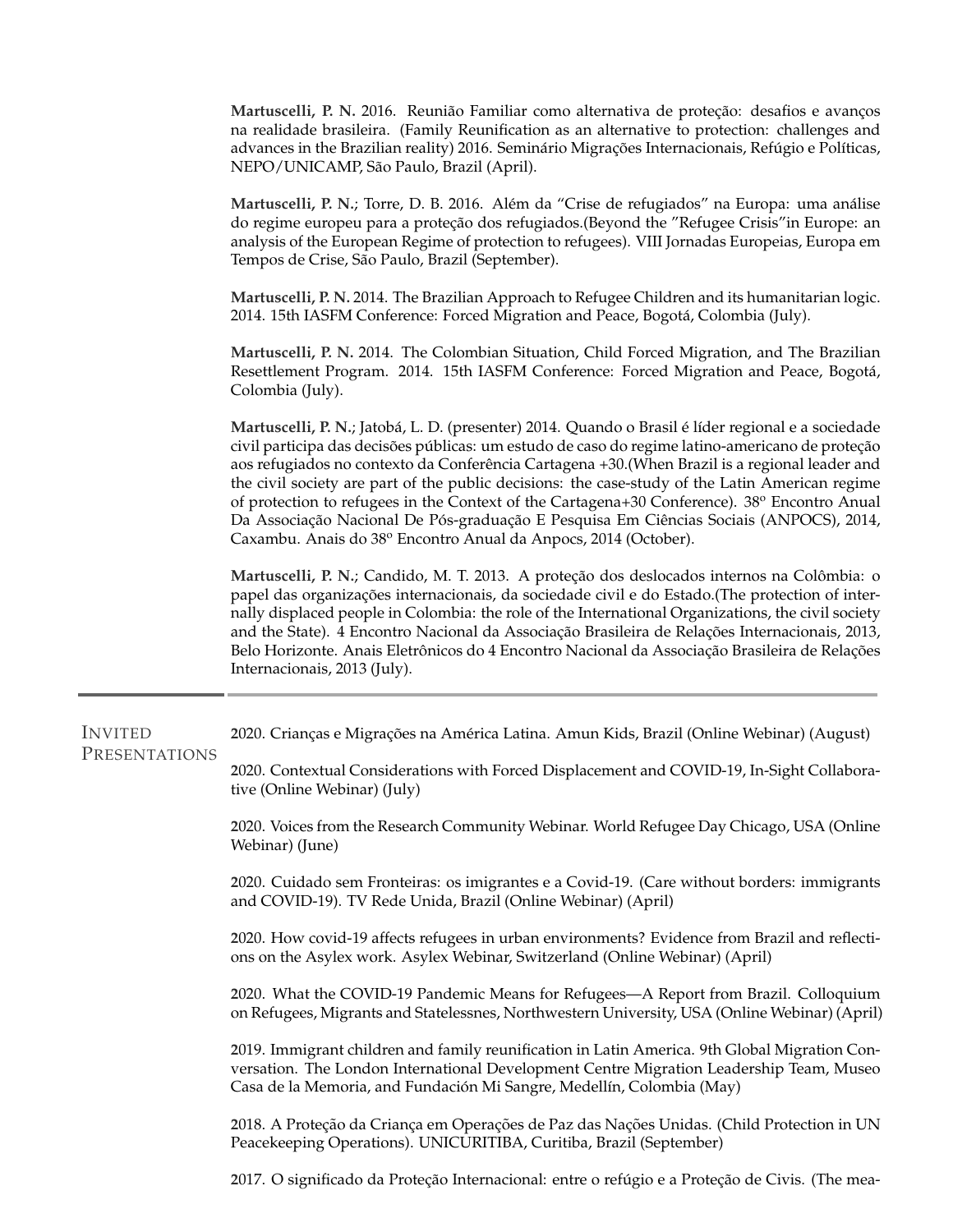ning of International Protection: between asylum and Protection of Civilians). UNICURITIBA, Curitiba, Brazil (May)

**2017. Crianças Soldado e Relações Internacionais: o caso da Colômbia. (Child Soldiers and** International Relations: the Colombian case). Universidade Federal de São Paulo, UNIFESP, Osasco, Brazil (April)

**2**016.Acolhimento e direitos para todos: o desafio dos haitianos na comunidade.(Hospitaly and rights to all: the Haitians' challenge in the community). Cáritas Diocesana de Jundiaí, Jundiaí, Brazil (April).

2016. ONGS e Refugiados: "Migrações Contemporâneas: Segurança Nacional e Direitos Humanos". (NGOs and Refugees: Contemporary Migrations: National Security and Human Rights). Programa de Educação Tutorial do curso de Relações Internacionais da UNESP-Marilia, UNESP, Marilia- SP, Brazil (April)

2016. Refúgio e Migrações Internacionais: Questões contemporâneas. (Asylum and International Migration: Contemporary Issues). Universidade de Mogi das Cruzes, Mogi das Cruzes, Brazil (May).

**2016. Meninas, mulheres e refugiadas: V RI em Debate: Refugiados - a questão feminina (Girls,** Women and female refugees: V IR in Debate: Refugees - the female issue), Instituto de Relações Internacionais da Universidade de São Paulo (USP), São Paulo, Brazil (May).

**2016.** Os caminhos para o outro lado da linha: A migração infantil atual para a Europa e seus reflexos. (the Paths to the other side of the line: Child Migration in Europe and its consequences) Eirené, Universidade Federal de Santa Catarina (UFSC), Florianópolis, Brazil (June).

2016. Crise migratória e (des)integração regional: desafios do Direito Internacional dos Refugiados na crise migratória europeia. (Humanitarian Crisis and regional des(integration): Challenges of the International Refugees Law in the European Migration Crisis). III ENOMUN, UEPB, João Pessoa, Brazil (August)

**2016. A Pobreza como causa da migração infantil: entendendo a migração de crianças desa**companhadas na America Latina. (Poverty as a cause in Child Migration: Understanding the ´ migration of unaccompanied children in Latin America). Congresso Internacional E Interuniversitário Contra A Pobreza Infantil No Mundo, CIPI, UNIFESP, São Paulo, Brazil (October).

**2**016. Protection of Civilians: An Integral Approach. "Implementing the report of the High-Level Panel on UN Peace Operations: remarks from Brazil", Ministry of Defense, Armed Forces, Army Headquarter, Brasília, Brazil (November).

2016. Imigração e Refúgio no Brasil e no Mundo. (Asylum and Immigration in Brazil and In the World). Faculdade Sumaré, São Paulo, Brazil (November).

2016. O lugar das crianças no processo de paz da Colômbia: algumas reflexões sobre as crianças soldado. (Children's place in the Colombian peace process: some reflections on child soldiers). Segunda edição da Prospectiva Latino-americana: "Os desdobramentos do Processo de Paz Colombiano: Impasses e novos Desafios", Universidade Federal do ABC (UFABC), São Bernardo do Campo, Brazil (November).

2015. Experiências De Solicitantes De Refúgio No Brasil. (Experiences of asylum-seekers in Brazil). Fundação da Cátedra Sergio Vieira de Mello na Universidade Estadual da Paraíba (UEPB), NEPDA, João Pessoa, Brazil (June)

**2015.** Além da 'crise' internacional dos refugiados: oportunidades e boas práticas. (Beyond the international refugees crisis: opportunities and good practices). Universidade do Sagrado Coração (USC), Bauru, Brazil (October)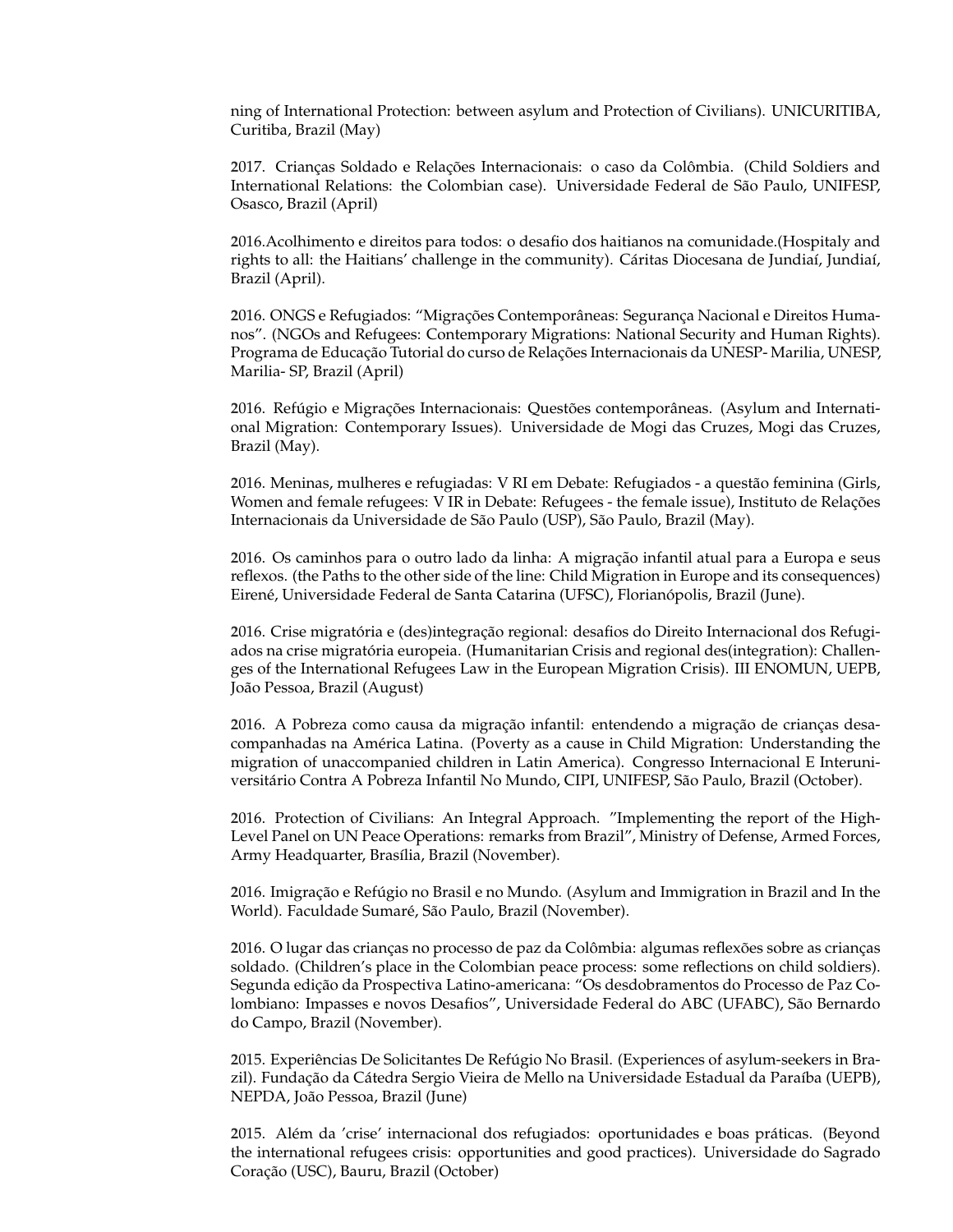|                                       | 2015. Perfil dos haitianos atendidos pelo Missão Paz. (Profile of the Haitians received at MIssão<br>Paz) 4 Seminário Vozes e Cruzados promovido pelo CEM -Centro Estudos Migratórios/Missão<br>Paz, São Paulo, Brazil (November)                                                                                        |           |
|---------------------------------------|--------------------------------------------------------------------------------------------------------------------------------------------------------------------------------------------------------------------------------------------------------------------------------------------------------------------------|-----------|
|                                       | 2015. Crianças Migrantes Desacompanhadas: desafios para o Acolhimento no Brasil. (Unac-<br>companied Migrant Children: challenges for their acommodation in Brazil). CRAI/Sefras (Cen-<br>tro de Referência e Acolhida para Imigrante) e Defensoria Pública da União, Auditório da DPU,<br>São Paulo, Brazil (November). |           |
|                                       | 2013. A Atenção A Crianças Imigrantes Ou Refugiadas Desacompanhadas. (Attention to Immi-<br>grant and Refugee Children). IX Encontro da Rede Solidária de Proteção a Migrantes e Refugi-<br>ados, Brasília, Brazil. (October)                                                                                            |           |
| ORGANIZED<br><b>EVENTS</b>            | 2017. Workshop USP-CCOPAB Brasil e Operações de Paz da ONU, Universidade de São Paulo,<br>São Paulo, Brazil.                                                                                                                                                                                                             |           |
|                                       | 2017. Lectures on Migration. Diálogos do CEM. Centro de Estudos Migratórios, CEM - Missão<br>Paz, São Paulo, Brazil.                                                                                                                                                                                                     |           |
|                                       | 2017. Conference: As Operações de Paz das Nações Unidas e o Sistema de Governança Global:<br>Peacebuilding como Instrumento de Poder na República Democrática do Congo (1999-2018).<br>Universidade de São Paulo, São Paulo, Brazil.                                                                                     |           |
|                                       | 2017. Conference: A Fronteira Brasil Venezuela. Universidade de São Paulo, São Paulo, Brazil.                                                                                                                                                                                                                            |           |
|                                       | 2016. Lectures on Migration. Diálogos do CEM. Centro de Estudos Migratórios, CEM - Missão<br>Paz, São Paulo, Brazil.                                                                                                                                                                                                     |           |
|                                       | 2014. (International Seminar). Seminário Internacional: "Política Migratória e o Paradoxo da<br>Globalização". 2014                                                                                                                                                                                                      |           |
|                                       | 2012.IV Fórum Centro Oeste de Relações Internacionais - FoCO RI (Workshop sobre Refugiados<br>e Segurança Humana). Universidade de Brasília, Brasília, Brazil.                                                                                                                                                           |           |
| <b>COMMITTEE</b><br><b>EXPERIENCE</b> | Committee Member, Universidade Federal de Santa Cantarina<br>Undergradute Dissertation: "O Decreto Salvini (2018) e suas implicações sobre o acolhimento e<br>a integração de menores desacompanhados africanos na Itália"<br>João Barbosa Pina Pereira                                                                  | 2019      |
|                                       | Supervisor, Academia de Estudos Transnacionais (ANET)<br>Program of First Scientific Experience - Migration and Human Rights<br>Isadora de Lima Branco                                                                                                                                                                   | 2016-2017 |
|                                       | Supervisor, Academia de Estudos Transnacionais (ANET)<br>Program of First Scientific Experience - Migration and Human Rights<br>Kauê Suptitz                                                                                                                                                                             | 2016-2017 |
|                                       | Supervisor, Academia de Estudos Transnacionais (ANET)<br>Program of First Scientific Experience - Migration and Human Rights<br>Marina Mirella dos Santos D'Caminha                                                                                                                                                      | 2016-2017 |
|                                       | Supervisor, Academia de Estudos Transnacionais (ANET)<br>Program of First Scientific Experience - Migration and Human Rights<br>Josiane Fenili de Borba.                                                                                                                                                                 | 2015-2016 |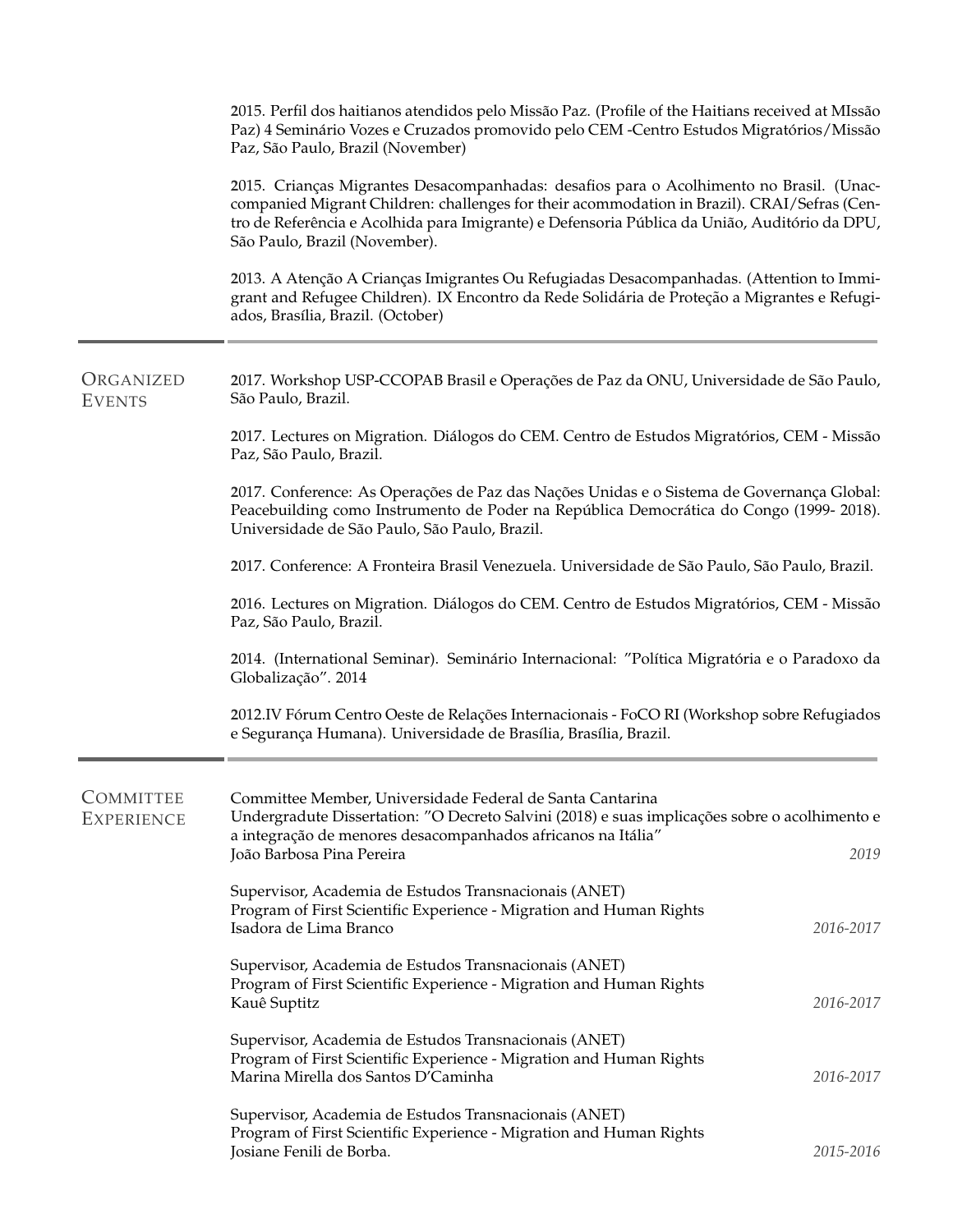|                                   | Supervisor, Academia de Estudos Transnacionais (ANET)<br>Program of First Scientific Experience - Migration and Human Rights<br>2015-2016<br>Viviane Wanderley Araújo Tenório.                                                                                                                                                                                         |
|-----------------------------------|------------------------------------------------------------------------------------------------------------------------------------------------------------------------------------------------------------------------------------------------------------------------------------------------------------------------------------------------------------------------|
| PROFESSIONAL<br><b>ACTIVITIES</b> | Referee: Revista Monções; Brazilian Journal of International Relations; Revista de Estudos In-<br>ternacionais (UEPB), Revista Interdisciplinar de Mobilidade Humana (REMHU) (Brasília); Ca-<br>dernos de Relações Internacionais (PUC-Rio), Revista Travessia, Global Studies of Childhood,<br>Journal of Human Rights, The Rest: Journal of Politics and Development |
|                                   | Affiliations: International Studies Association (ISA), Associação Brasileira de Ciência Política<br>(ABCP), Associação Brasileira de Relações Internacionais (ABRI), International Association for<br>the Study of Forced Migration (IASFM)                                                                                                                            |
| <b>OTHER</b><br>PUBLICATIONS      | Martuscelli, P. N. with Natália Cintra Tavares. 2020. Seis motivos pelos quais a não suspensão<br>do processo de extradição viola direitos dos refugiados, Migramundo, 25/06/2020                                                                                                                                                                                      |
|                                   | Martuscelli, P. N. 2020. O que refugiados e imigrantes no Brasil nos ensinam durante a pande-<br>mia do Covid-19, Migramundo, 13/05/2020.                                                                                                                                                                                                                              |
|                                   | Martuscelli, P. N. 2020. Family Reunification of Refugees in Brazil: Why does it matter?, Refu-<br>gee Research Online, 05/05/2020                                                                                                                                                                                                                                     |
|                                   | Martuscelli, P. N. 2020. Como imigrantes e refugiados no Brasil veem as respostas das lideranças<br>políticas contra o Covid-19, Migramundo, 24/04/2020                                                                                                                                                                                                                |
|                                   | Martuscelli, P. N. 2020. Solidariedade e consciência coletiva: experiências de imigrantes e refu-<br>giados na pandemia de covid-19, Migramundo, 17/04/2020                                                                                                                                                                                                            |
|                                   | Martuscelli, P. N. 2020. Como o Covid-19 afeta imigrantes e refugiados no Brasil, Migramundo,<br>09/04/2020                                                                                                                                                                                                                                                            |
|                                   | Martuscelli, P. N. 2020. Family reunification and COVID-19: reflections on the situation of<br>refugees, Blog LIDC Migration Leadership Team (SOAS), 30/03/2020                                                                                                                                                                                                        |
|                                   | Martuscelli, P. N. 2020. Family Reunification as a Right or a Strategy to Limit Migration, IMIS-<br>COE PhD Blog, 25/03/2020.                                                                                                                                                                                                                                          |
|                                   | Martuscelli, P. N. 2020. "My Heart Is Still There": Family Reunification of Refugees in Brazil,<br>Blog NCCR- On the move, 08/01/2020.                                                                                                                                                                                                                                 |
|                                   | Martuscelli, P. N. 2019. Refugiados têm direito, mas não conseguem trazer família para o Brasil,<br>Migramundo, 23/12/2019.                                                                                                                                                                                                                                            |
|                                   | Martuscelli, P. N. 2019. O Ministério das Relações Exteriores e a política brasileira para a<br>reunião familiar de refugiados: como o Brasil separa famílias, Blog do NUPRI, 20/12/2019.                                                                                                                                                                              |
|                                   | Martuscelli, P. N. 2018. Milhares vão às ruas em 700 cidades nos EUA contra a política mi-<br>gratória de Trump, Migramundo, 02/07/2018                                                                                                                                                                                                                                |
|                                   | Martuscelli, P. N. 2018. Além Da Ponta Do Iceberg: O Que Está Por Trás Da "Política De<br>Separação De Famílias" De Donald Trump?. Blog do NUPRI, 25/06/2018                                                                                                                                                                                                           |
|                                   | Martuscelli, P. N. 2018. Separação de famílias: uma face da política imigratória dos Estados<br>Unidos, Migramundo, 21/06/2018                                                                                                                                                                                                                                         |
|                                   | Martuscelli, P. N. 2018. A falácia do American Dream – ou uma reflexão pessoal sobre migração                                                                                                                                                                                                                                                                          |